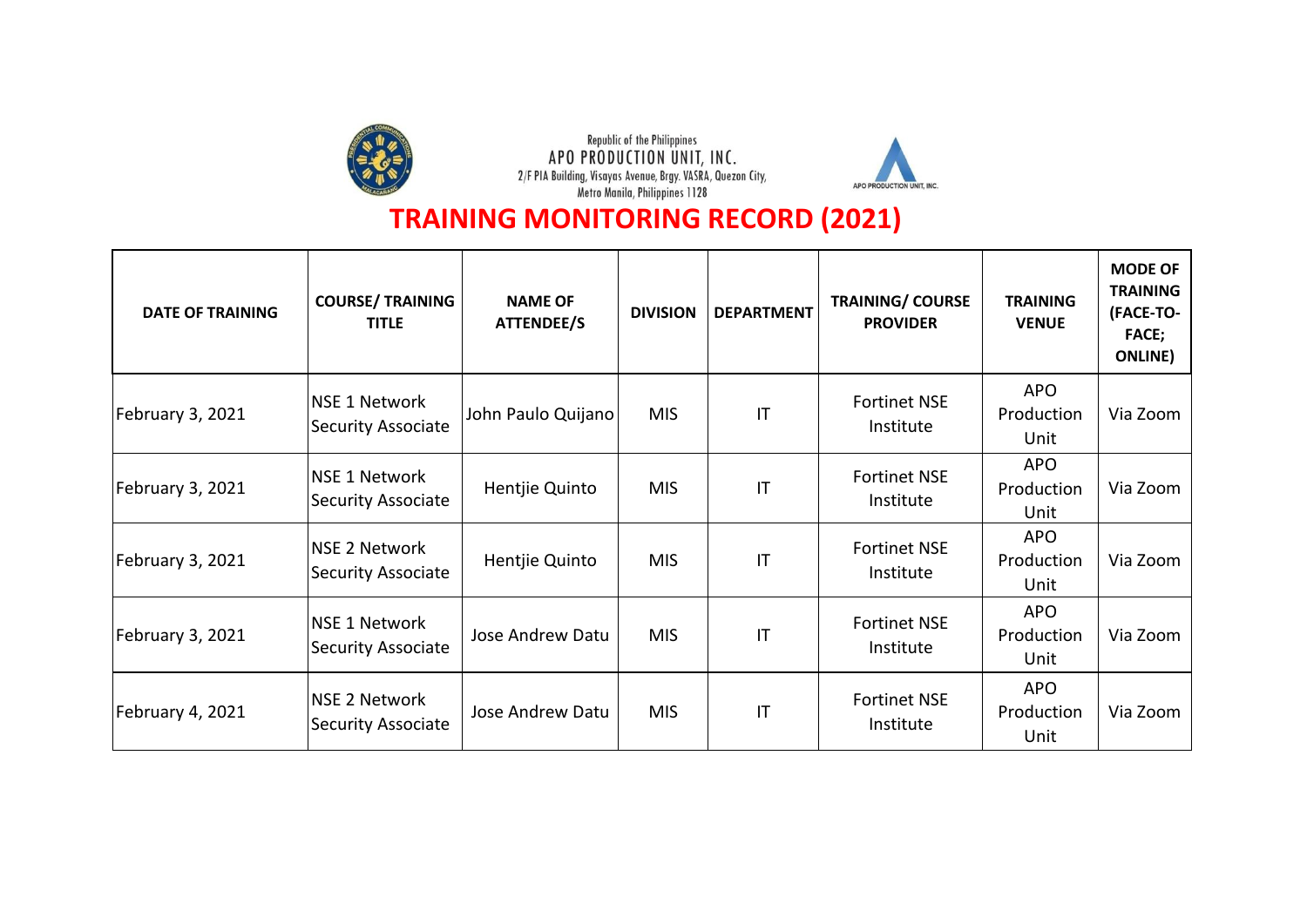



| <b>DATE OF TRAINING</b> | <b>COURSE/ TRAINING</b><br><b>TITLE</b>         | <b>NAME OF</b><br>ATTENDEE/S | <b>DIVISION</b> | <b>DEPARTMENT</b>      | <b>TRAINING/ COURSE</b><br><b>PROVIDER</b>                             | <b>TRAINING</b><br><b>VENUE</b> | <b>MODE OF</b><br><b>TRAINING</b><br>(FACE-TO-<br><b>FACE;</b><br><b>ONLINE</b> ) |
|-------------------------|-------------------------------------------------|------------------------------|-----------------|------------------------|------------------------------------------------------------------------|---------------------------------|-----------------------------------------------------------------------------------|
|                         | <b>Gender Sensitivity</b>                       |                              | HR and          |                        | President, FOR A                                                       | <b>APO</b>                      |                                                                                   |
| February 9-10, 2021     | Orientation                                     | Arlene D. Zoleta             | Admin           | <b>HRAD</b>            | Communications                                                         | Production                      | Via Zoom                                                                          |
|                         | Webinar                                         |                              | <b>Services</b> |                        |                                                                        | Unit                            |                                                                                   |
|                         | <b>Gender Sensitivity</b>                       | Belinda Z. Borla             | HR and          |                        | President, FOR A<br>Communications                                     | <b>APO</b>                      |                                                                                   |
| February 9-10, 2021     | Orientation                                     |                              | Admin           | <b>HRAD</b>            |                                                                        | Production                      | Via Zoom                                                                          |
|                         | Webinar                                         |                              | <b>Services</b> |                        |                                                                        | Unit                            |                                                                                   |
|                         | <b>Gender Sensitivity</b>                       | Joseph Vincent B.<br>Peña    | HR and          |                        | President, FOR A<br>Communications                                     | <b>APO</b>                      |                                                                                   |
| February 9-10, 2021     | Orientation                                     |                              | Admin           | <b>HRAD</b>            |                                                                        | Production                      | Via Zoom                                                                          |
|                         | Webinar                                         |                              | Services        |                        |                                                                        | Unit                            |                                                                                   |
|                         | <b>Gender Sensitivity</b>                       |                              | HR and          |                        | <b>APO</b><br>President, FOR A<br>Production<br>Communications<br>Unit |                                 |                                                                                   |
| February 9-10, 2021     | Orientation                                     | Ma. Theresa S.<br>Ronquillo  | Admin           | <b>HRAD</b>            |                                                                        | Via Zoom                        |                                                                                   |
|                         | Webinar                                         |                              | <b>Services</b> |                        |                                                                        |                                 |                                                                                   |
| February 14, 2021       | <b>NSE Network</b><br><b>Security Associate</b> | John Paulo Quijano           | <b>MIS</b>      | $\mathsf{I}\mathsf{T}$ | <b>Fortinet NSE</b><br>Institute                                       |                                 |                                                                                   |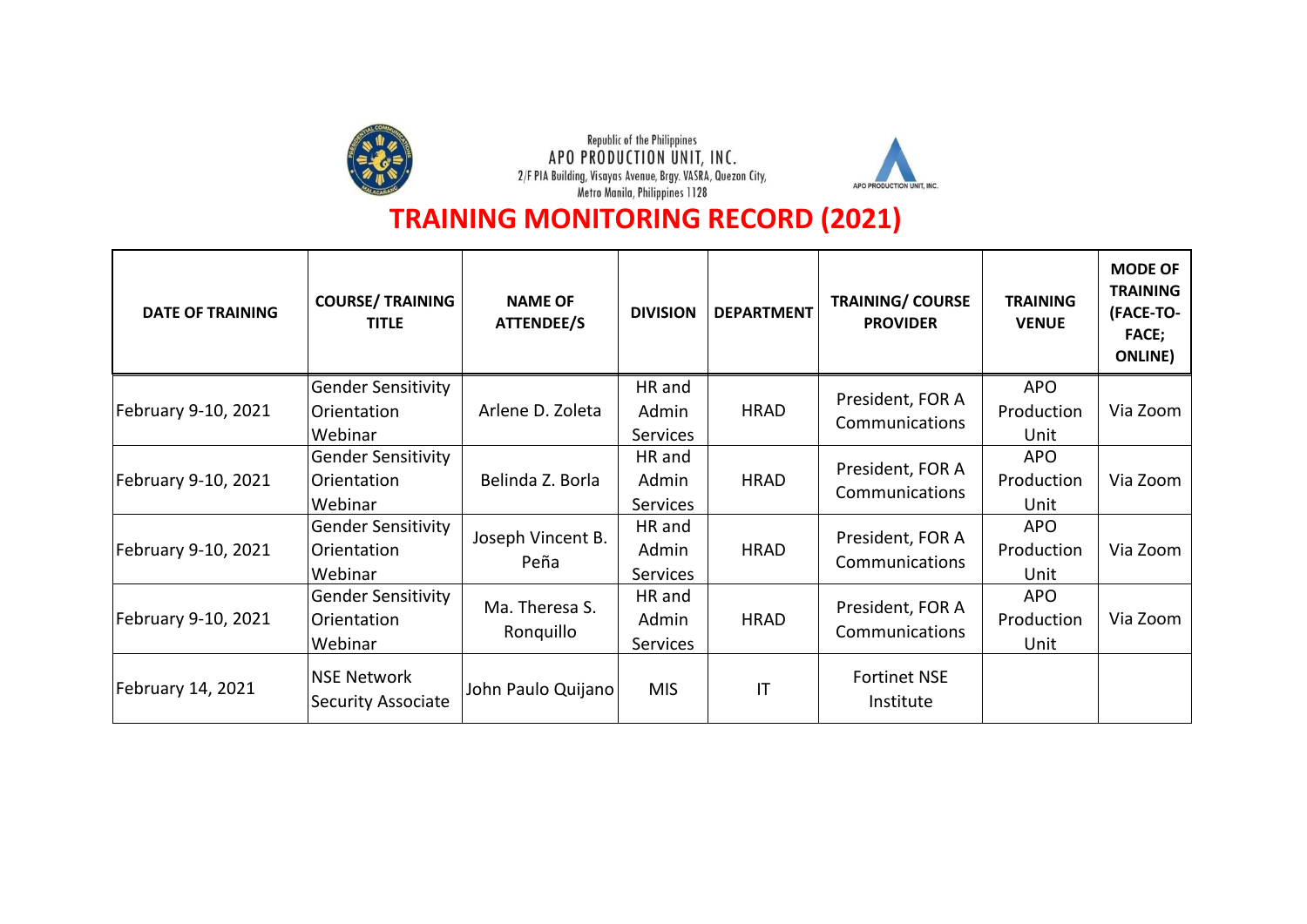



| <b>DATE OF TRAINING</b> | <b>COURSE/ TRAINING</b><br><b>TITLE</b>                                      | <b>NAME OF</b><br><b>ATTENDEE/S</b> | <b>DIVISION</b>                    | <b>DEPARTMENT</b> | <b>TRAINING/ COURSE</b><br><b>PROVIDER</b> | <b>TRAINING</b><br><b>VENUE</b>  | <b>MODE OF</b><br><b>TRAINING</b><br>(FACE-TO-<br><b>FACE;</b><br><b>ONLINE</b> ) |
|-------------------------|------------------------------------------------------------------------------|-------------------------------------|------------------------------------|-------------------|--------------------------------------------|----------------------------------|-----------------------------------------------------------------------------------|
| February 15, 2021       | <b>Handling</b><br>Grievance,<br>Discipline,<br>Termination and<br>Dismissal | Joseph Vincent B.<br>Peña           | HR and<br>Admin<br><b>Services</b> | <b>HRAD</b>       | Director, Business<br>Coach Inc.           | <b>APO</b><br>Production<br>Unit | Via Zoom                                                                          |
| February 15, 2021       | <b>Handling</b><br>Grievance,<br>Discipline,<br>Termination and<br>Dismissal | Ma. Theresa S.<br>Ronquillo         | HR and<br>Admin<br><b>Services</b> | <b>HRAD</b>       | Director, Business<br>Coach Inc.           | <b>APO</b><br>Production<br>Unit | Via Zoom                                                                          |
| February 23-24, 2021    | <b>GAD Legal</b><br>Mandates Part 1:<br>Magna Carta of                       | Joseph Vincent B.<br>Peña           | HR and<br>Admin<br><b>Services</b> | <b>HRAD</b>       | President, FOR A<br>Communications         | <b>APO</b><br>Production<br>Unit | Via Zoom                                                                          |
| February 23-24, 2021    | <b>GAD Legal</b><br>Mandates Part 1:<br>Magna Carta of                       | Ma. Theresa S.<br>Ronquillo         | HR and<br>Admin<br><b>Services</b> | <b>HRAD</b>       | President, FOR A<br>Communications         | <b>APO</b><br>Production<br>Unit | Via Zoom                                                                          |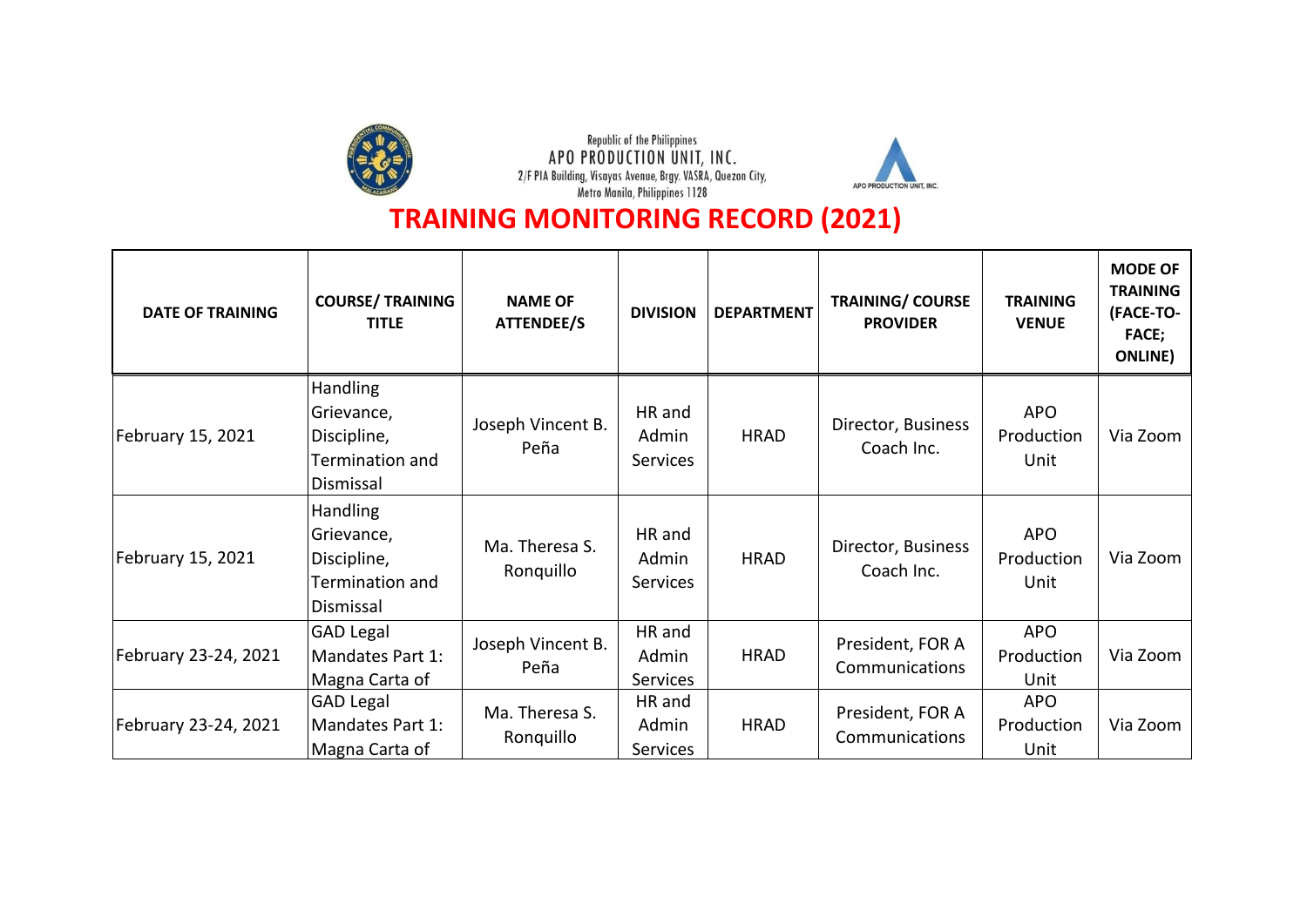



| <b>DATE OF TRAINING</b> | <b>COURSE/ TRAINING</b><br><b>TITLE</b> | <b>NAME OF</b><br><b>ATTENDEE/S</b> | <b>DIVISION</b> | <b>DEPARTMENT</b>    | <b>TRAINING/ COURSE</b><br><b>PROVIDER</b> | <b>TRAINING</b><br><b>VENUE</b> | <b>MODE OF</b><br><b>TRAINING</b><br>(FACE-TO-<br><b>FACE;</b><br><b>ONLINE</b> ) |
|-------------------------|-----------------------------------------|-------------------------------------|-----------------|----------------------|--------------------------------------------|---------------------------------|-----------------------------------------------------------------------------------|
|                         | <b>GAD Legal</b>                        |                                     | HR and          | President, FOR A     | <b>APO</b>                                 |                                 |                                                                                   |
| February 23, 2021       | Mandates Part 1                         | Arlene D. Zoleta                    | Admin           | <b>HRAD</b>          | Communications                             | Production                      | Via Zoom                                                                          |
|                         |                                         |                                     | <b>Services</b> |                      |                                            | Unit                            |                                                                                   |
|                         | <b>GAD Legal</b>                        |                                     | HR and          |                      | President, FOR A<br>Communications         | <b>APO</b>                      |                                                                                   |
| February 23, 2021       | Mandates Part 1                         | Belinda Z. Borla                    | Admin           | <b>HRAD</b>          |                                            | Production                      | Via Zoom                                                                          |
|                         |                                         |                                     | Services        |                      |                                            | Unit                            |                                                                                   |
|                         | <b>GAD Legal</b><br><b>Mandates</b>     | Arlene D. Zoleta                    | HR and          |                      | President, FOR A<br>Communications         | <b>APO</b>                      |                                                                                   |
| February 23, 2021       |                                         |                                     | Admin           | <b>HRAD</b>          |                                            | Production                      | Via Zoom                                                                          |
|                         |                                         |                                     | <b>Services</b> |                      |                                            | Unit                            |                                                                                   |
|                         | <b>GAD Legal</b><br><b>Mandates</b>     | Belinda Z. Borla                    | HR and          |                      | President, FOR A<br>Communications         | <b>APO</b>                      |                                                                                   |
| February 23, 2021       |                                         |                                     | Admin           | <b>HRAD</b>          |                                            | Production                      | Via Zoom                                                                          |
|                         |                                         |                                     | <b>Services</b> |                      |                                            | Unit                            |                                                                                   |
|                         | <b>GAD Legal</b>                        |                                     | HR and          |                      | President, FOR A<br>Communications         | <b>APO</b>                      |                                                                                   |
| February 24, 2021       | <b>Mandates</b>                         | Arlene D. Zoleta                    | Admin           | <b>HRAD</b>          |                                            | Production                      | Via Zoom                                                                          |
|                         |                                         |                                     | Services        |                      |                                            | Unit                            |                                                                                   |
| February 24, 2021       | <b>GAD Legal</b>                        | Belinda Z. Borla                    | HR and          | <b>HRAD</b><br>Admin | President, FOR A<br>Communications         | <b>APO</b>                      |                                                                                   |
|                         | <b>Mandates</b>                         |                                     |                 |                      |                                            | Production                      | Via Zoom                                                                          |
|                         |                                         |                                     | <b>Services</b> |                      |                                            | Unit                            |                                                                                   |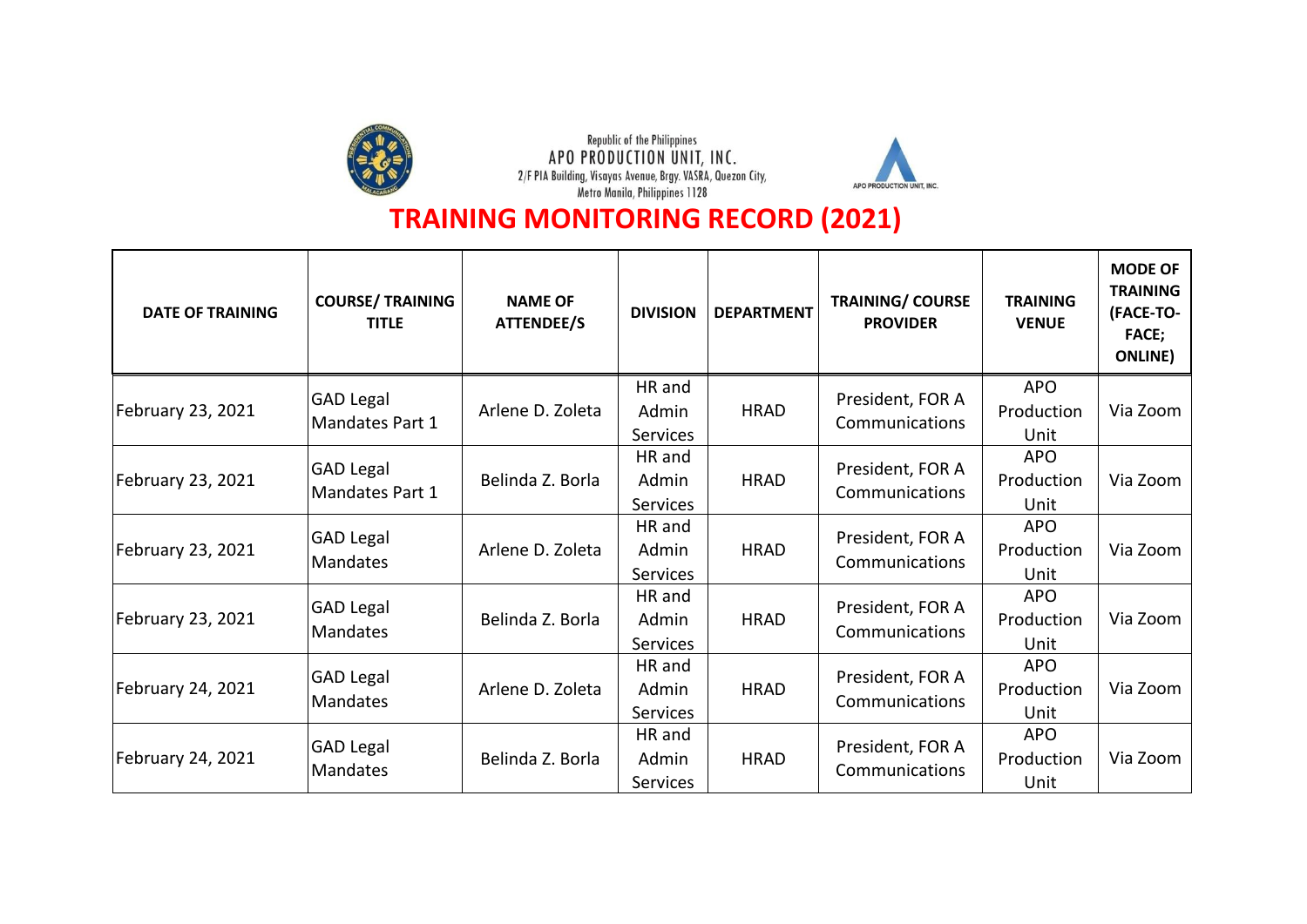



| <b>DATE OF TRAINING</b> | <b>COURSE/ TRAINING</b><br><b>TITLE</b> | <b>NAME OF</b><br><b>ATTENDEE/S</b> | <b>DIVISION</b> | <b>DEPARTMENT</b> | <b>TRAINING/ COURSE</b><br><b>PROVIDER</b>  | <b>TRAINING</b><br><b>VENUE</b> | <b>MODE OF</b><br><b>TRAINING</b><br>(FACE-TO-<br><b>FACE;</b><br><b>ONLINE</b> ) |
|-------------------------|-----------------------------------------|-------------------------------------|-----------------|-------------------|---------------------------------------------|---------------------------------|-----------------------------------------------------------------------------------|
|                         | Advance                                 |                                     | HR and          |                   |                                             |                                 |                                                                                   |
| March 16, 2021          | Excel/Shortcuts                         | Jeminisse A. Timan                  | Admin           | <b>HRAD</b>       | <b>P&amp;A Grant Thorton</b>                |                                 | <b>MS Teams</b>                                                                   |
|                         |                                         |                                     | <b>Services</b> |                   |                                             |                                 |                                                                                   |
| March 25, 2021          | Asean Learning                          | Jeminisse A. Timan                  | HR and<br>Admin | <b>HRAD</b>       | <b>P&amp;A Grant Thorton</b>                |                                 | <b>MS Teams</b>                                                                   |
|                         | Session                                 |                                     | <b>Services</b> |                   |                                             |                                 |                                                                                   |
|                         |                                         |                                     | HR and          |                   |                                             |                                 |                                                                                   |
| March 30, 2021          | <b>Brownbag Session</b>                 | Jeminisse A. Timan                  | Admin           | <b>HRAD</b>       | <b>P&amp;A Grant Thorton</b>                |                                 | <b>MS Teams</b>                                                                   |
|                         |                                         |                                     | Services        |                   |                                             |                                 |                                                                                   |
|                         |                                         |                                     | HR and          |                   |                                             |                                 |                                                                                   |
| March 26, 2021          | <b>Brownbag Session</b>                 | Jeminisse A. Timan                  | Admin           | <b>HRAD</b>       | <b>P&amp;A Grant Thorton</b>                |                                 | <b>MS Teams</b>                                                                   |
|                         |                                         |                                     | <b>Services</b> |                   |                                             |                                 |                                                                                   |
|                         | Data Protection                         | Rex Francine M.                     | HR and          |                   | <b>UP Digital Freedom</b><br><b>Network</b> |                                 | On Site                                                                           |
| October 4-29, 2021      | <b>Officers</b>                         | Ferrer                              | Admin           | <b>HRAD</b>       |                                             | <b>UP Los Baños</b>             |                                                                                   |
|                         |                                         |                                     | Services        |                   |                                             |                                 |                                                                                   |
| November 24-26, 2021    | 2021 Freedom of                         | Rex Francine M.<br>Ferrer           | HR and          | <b>HRAD</b>       | <b>PCOO</b>                                 |                                 |                                                                                   |
|                         | Information                             |                                     | Admin           |                   |                                             | Cebu City                       | On Site                                                                           |
|                         | Summit and                              |                                     | <b>Services</b> |                   |                                             |                                 |                                                                                   |